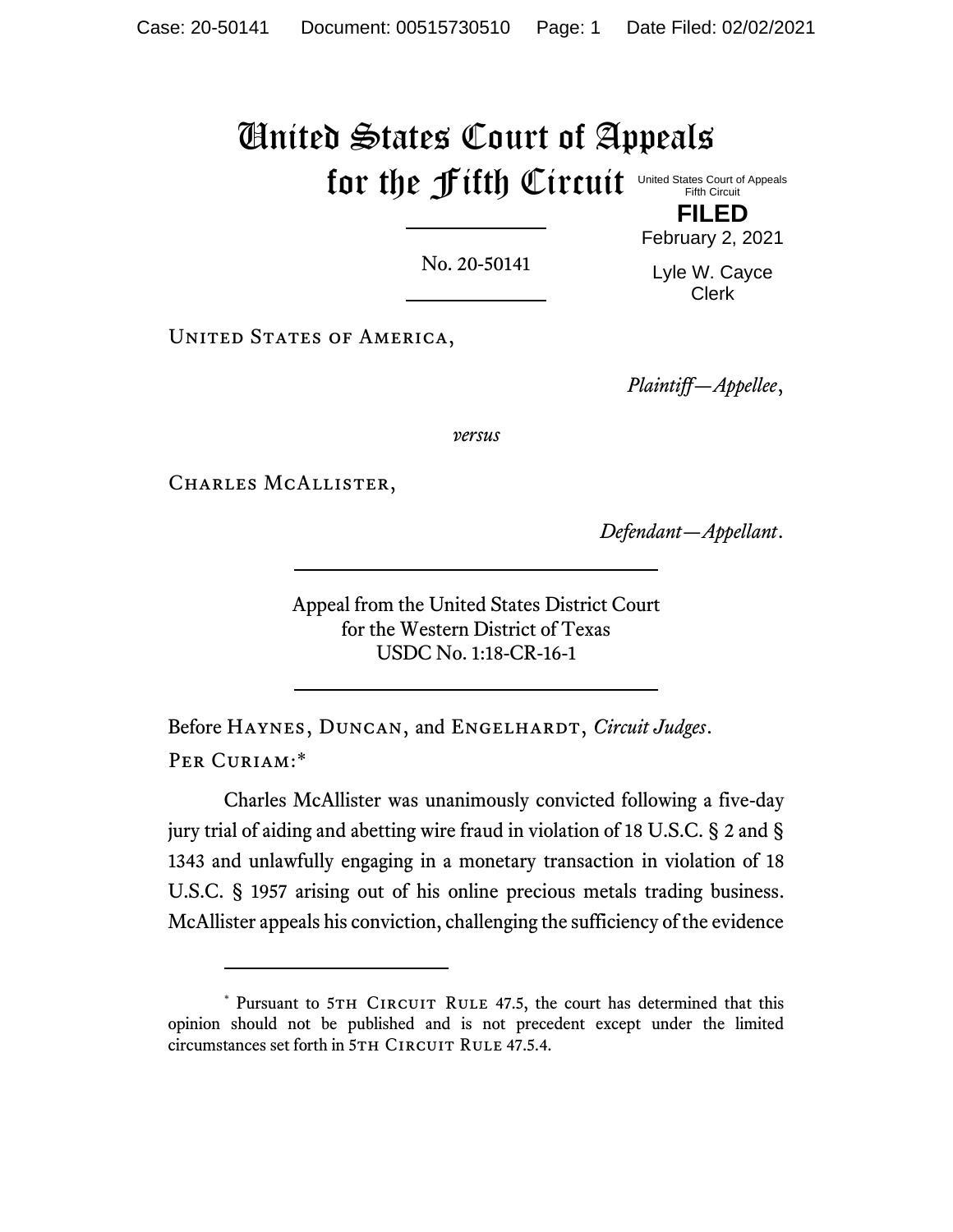of his intent to defraud, and contends that the district court erred in denying his motions for judgment of acquittal. We AFFIRM.

I.

Charles McAllister was the CEO and majority shareholder of Bullion Direct, Inc. ("BDI"), the company he founded in 1999. BDI was an online platform that facilitated the trading of precious metals. "Nucleo" was BDI's trademarked exchange sale, allowing a buyer and a seller of bullion to remain anonymous while using the proprietary platform, with BDI acting as intermediary, to buy/sell precious metals. BDI earned a one-percent commission after allegedly verifying the legitimacy of metals before completing the sale. BDI also offered its customers storage for precious metals in its vault for no additional charge.

The FBI opened an investigation into BDI in July 2015 after receiving a complaint from a former customer who had wired almost \$100,000 to BDI to obtain precious metals, but received nothing in return. Shortly thereafter, BDI declared bankruptcy. The FBI investigation ultimately concluded there were over 6,000 victims and approximately \$25 million in lost funds. McAllister was indicted in January 2018 for creating and using companies between January 2009 and July 2015 to devise a scheme to defraud and obtain money and property by means of false and fraudulent pretenses, representations, or promises.

During McAllister's trial, the jury heard from a dozen witnesses who described in detail the FBI investigation, the origins of BDI, BDI's inner workings as a company, inadequate accounting procedures, the lack of proper vault inventory, misappropriation of customer funds, and personal stories of customers being defrauded by BDI.

FBI Agent David Hall described how BDI operated, and how the case against McAllister originated based on a complaint. Hall detailed how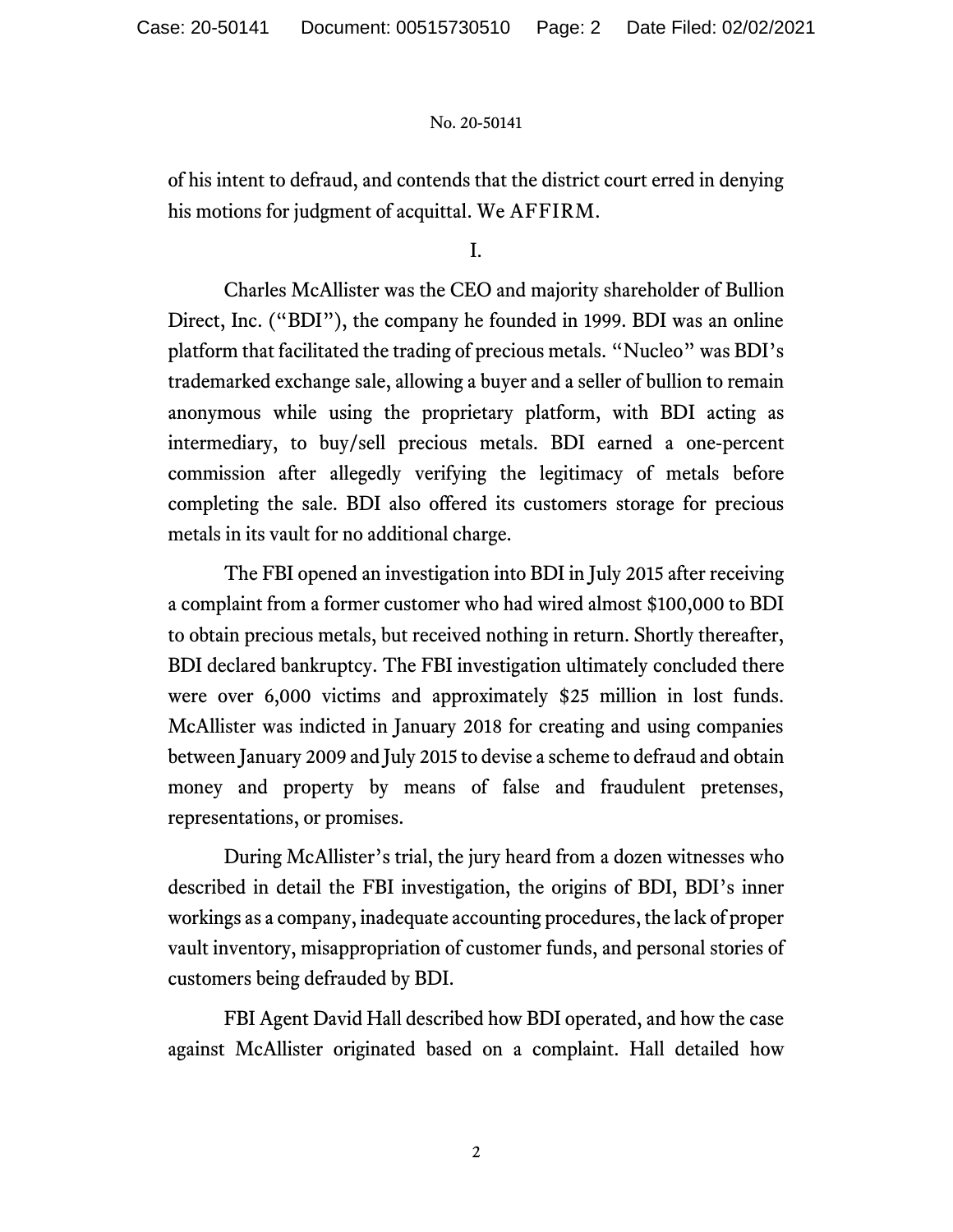customers made an account, the various fund transfers utilized by BDI, and the precious metals represented as available to customers.

Julie Mayfield, who was hired by BDI in 2000 to assist with accounting, provided testimony regarding the inner workings and problems at BDI. Specifically, she testified that shortly after her hire, she noted company accounting software was ill-equipped to handle business demands, and that the nucleo platform inaccurately recorded all user transactions as sales, whether they came from catalog sales or through the exchange. Mayfield testified that McAllister was the sole decision making authority at BDI.

Mayfield further testified that no operating expenses were recorded in accounting at BDI until 2009 and that BDI never filed income tax returns from the time of her hire in 2000 until 2012, a concern that she raised with McAllister via email. Tax returns ultimately revealed that BDI was \$14 million in debt and that McAllister had not only reimbursed himself for company expenses used on his personal credit card, but he had overreimbursed himself by more than \$500,000. Mayfield also discovered that McAllister wired funds to himself from BDI accounts to purchase a home for \$925,000.

Mayfield, along with McAllister and other BDI representatives, met with tax attorneys in October 2012. On the same day, she met with a criminal defense attorney. Mayfield testified that, upon receiving advice from criminal defense counsel, she told McAllister and BDI counsel that they needed to inform customers that their metal was not in fact in BDI vaults, and to stop vaulting customer metal. Mayfield resigned after BDI Counsel, Joe Cain, stated they would not notify customers and any customer disclosure would likely be met with lawsuits.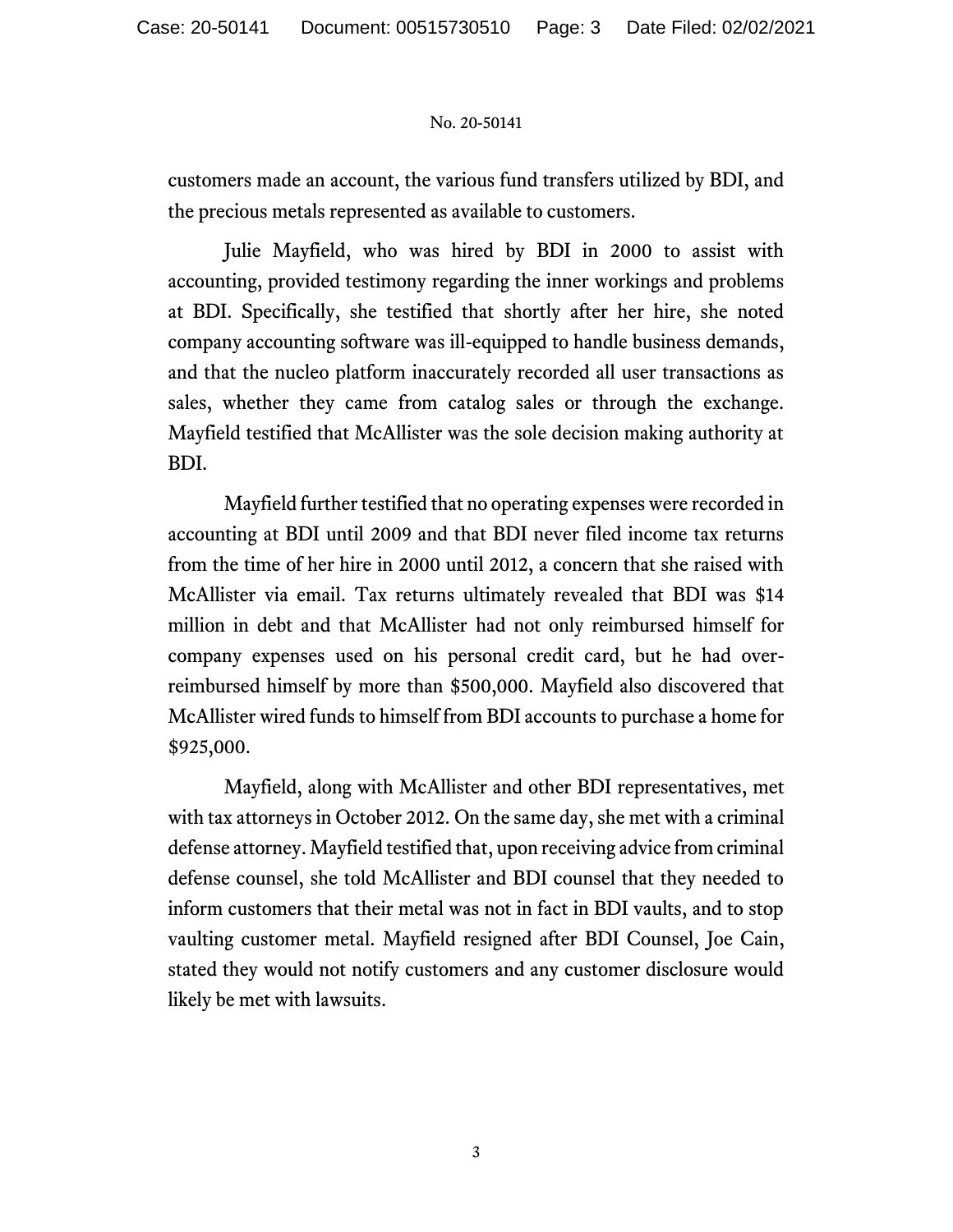Greg Russell, who was involved with the company from 2011 to 2012 as a consultant to help BDI financially diversify through hedging, testified the only way to fix the financial issues for BDI was through an acquisition of the company. He explained that discussions for financial solutions with McAllister, the sole authority at BDI, never materialized because McAlister was unwilling to disclose financial information.

Paul Carmona, director of the Regulatory Integrity Division at the Texas Workforce Commission, testified that he recommended BDI consult criminal defense counsel after estimating BDI's operation was likely illegal. When Carmona pressed if BDI had enough metal to satisfy its customer obligations, he was told that it did not.

Joseph Martinec, a Texas bankruptcy attorney, testified that he had been retained by McAllister in 2012. In 2015, McAllister informed him that he had to do something after being unable to return to the office because of frustrated customers and process servers. Martinec recommended that McAllister hire a chief restructuring officer after concluding that BDI operations could not continue due to lack of money. He noted McAllister retained sole authority over BDI, that BDI operated a net loss of \$17 million over its first ten years of existence, and customers repeatedly stated they believed bullion was in the vault because McAllister told them it was. Martinec testified that at the time of bankruptcy, the estimated vault inventory was worth \$700,000, and BDI had \$25 million in obligations.

Greg Milligan investigated litigation claims on behalf of the creditor's trust, and as such, described his investigation into BDI. He testified that in BDI's fifteen years of operation, it funded operating losses, including salaries, software development, and primary operating expenses through the use of customer metals. He noted that prior to filing the bankruptcy petition, McAllister paid himself \$35,874 in severance, used company funds to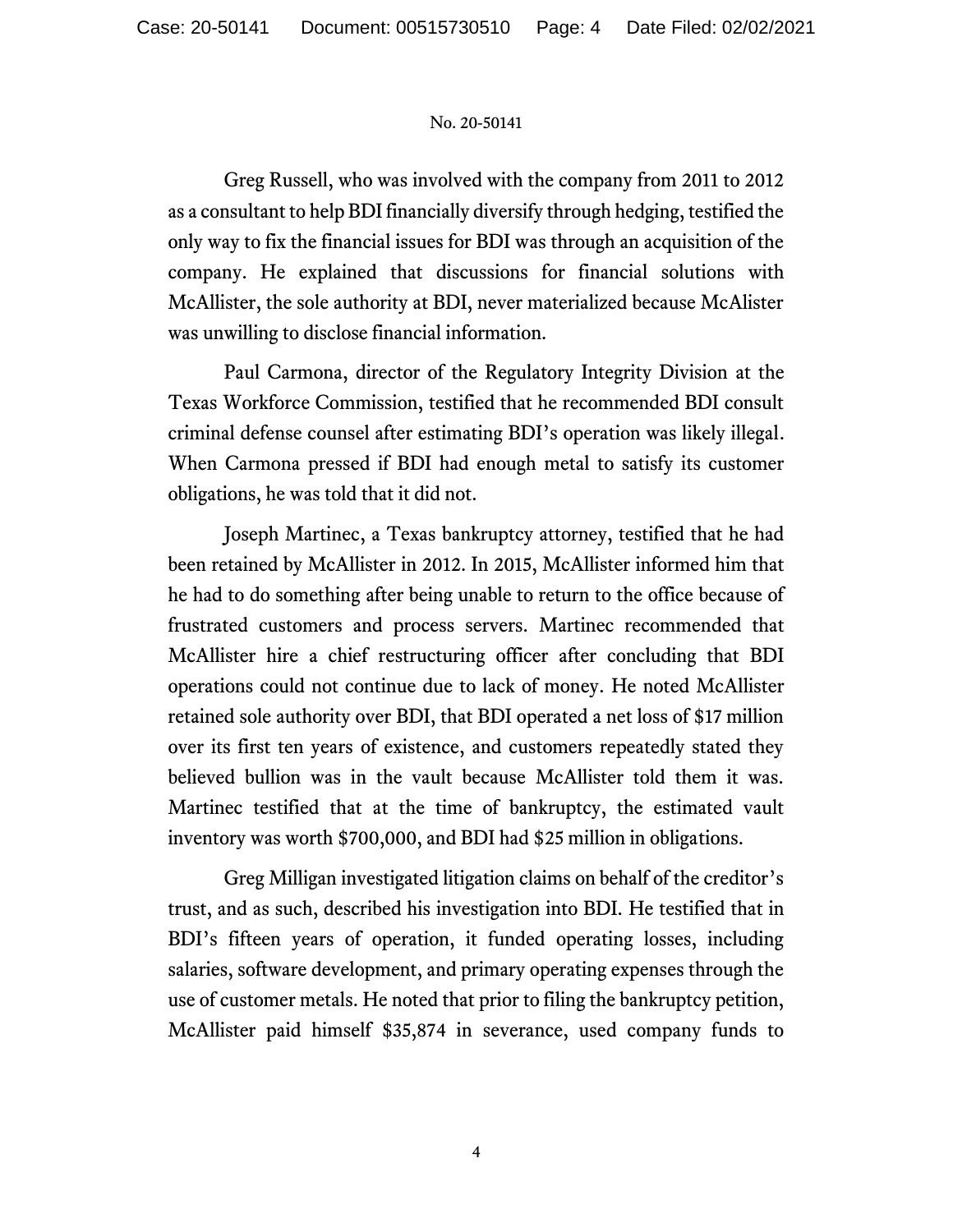purchase a home, and after Mayfield left BDI, never hired another credentialed Certified Public Accountant.

Agent Michael Fernald, a special agent with the Criminal Investigation Division of the IRS, described his investigation of McAllister and BDI. He testified to the lack of financial records between 2012 and 2015, that BDI misappropriated \$16 million in customer funds between 2009 and 2015, and that between 2010 and 2015, McAllister paid himself \$1.7 million and over-reimbursed himself \$514,000.

At the conclusion of the five-day trial, the jury unanimously found McAllister guilty of wire fraud and engaging in monetary transactions in criminally derived property. McAllister moved unsuccessfully for acquittal. The district court imposed a concurrent, below-guidelines sentence of 120 months and restitution in the amount of \$16,186,212.56. McAllister timely appealed.

## II.

McAllister argues that the district erred in denying his motions for acquittal as there is insufficient evidence of intent to convict of the charged offenses. We review the sufficiency of the evidence de novo, but our review is "highly deferential to the verdict." *United States v. Carbins*, 882 F.3d 557, 563 (5th Cir. 2018) (quoting *United States v. Chapman*, 851 F.3d 363, 376 (5th Cir. 2017)). We must "determine whether, viewing all the evidence in the light most favorable to the verdict, a rational jury could have found that the evidence established the elements of the offense beyond a reasonable doubt." *Id*. (quoting *United States v. Mahmood*, 820 F.3d 177, 187 (5th Cir. 2016)). We must affirm his convictions if any rational trier of fact could have found the essential elements of the crimes proven beyond a reasonable doubt. *See United States v. del Carpio Frescas*, 932 F.3d 324, 328 (5th Cir. 2019).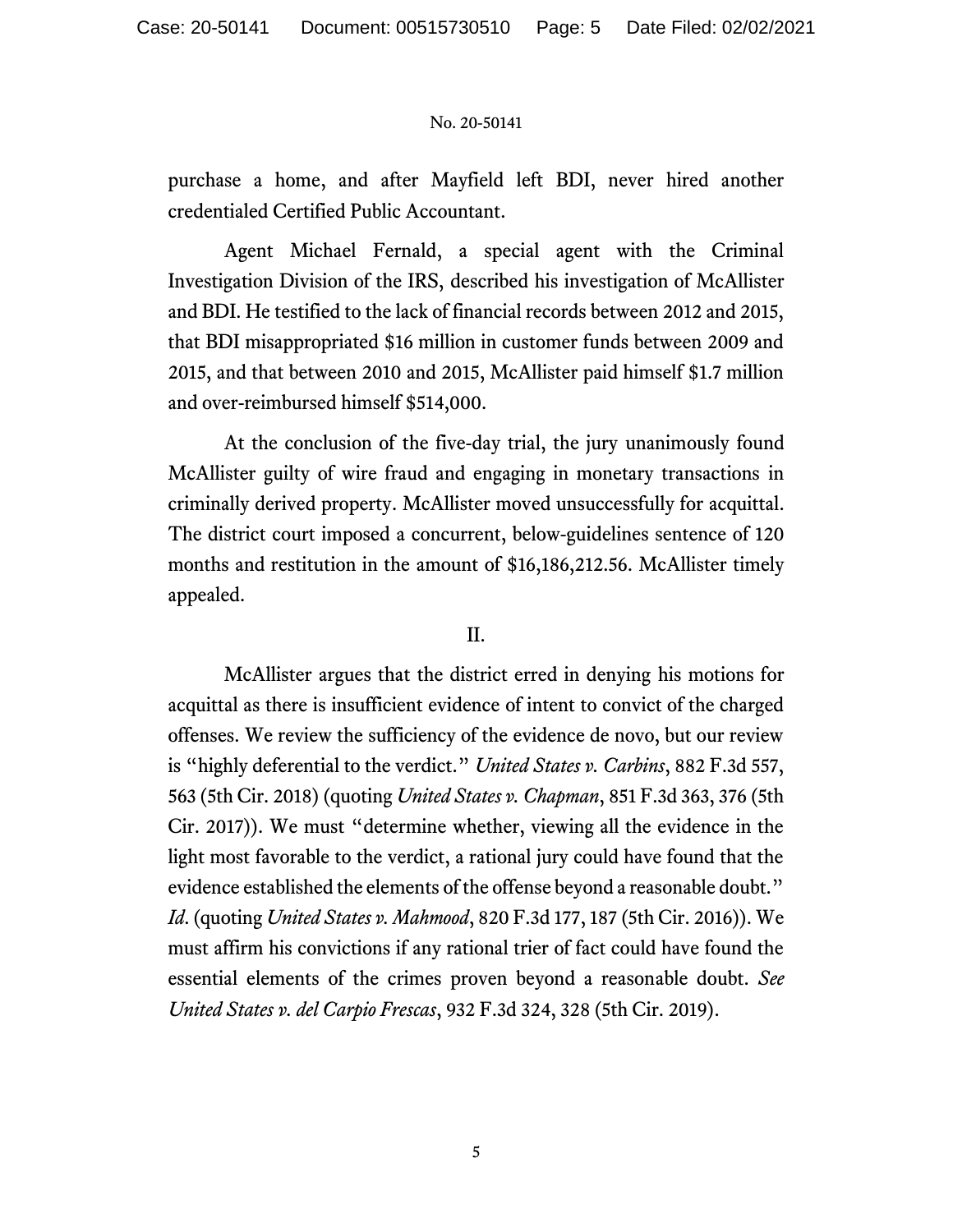## III.

To prove wire fraud, the Government must establish both a scheme to defraud and a specific intent to defraud. *United States v. Spalding*, 894 F.3d 173, 181 (5th Cir. 2018). Conspiracy to commit wire fraud likewise requires that the defendant join the conspiracy with the "specific intent to defraud." *United States v. Brooks*, 681 F.3d 678, 700 (5th Cir. 2012).

The elements of wire fraud are: (1) a scheme to defraud; (2) the use of, or causing the use of, wire communications in furtherance of the scheme; and (3) a specific intent to defraud. *Spalding* 894 F.3d at 181 (5th Cir. 2018). The elements of money laundering, specifically, engaging in a monetary transaction in criminally derived property in violation of 18 U.S.C. § 1957 are: (1) engaging in or attempting to engage in a monetary transaction; (2) in criminally-derived property that is of a value greater than \$10,000; (3) knowing that the property is derived from unlawful activity; and that (4) the property is in fact derived from specified unlawful activity. *United States v. Loe*, 248 F.3d 449, 468 (5th Cir. 2001). Aiding and abetting occurs when the defendant "aids, abets, counsels, commands, induces[,] or procures" the commission of a federal offense. 18 U.S.C. § 2(a).

To establish that McAllister engaged in a scheme to defraud, the Government must prove that he "made some kind of a false or fraudulent material misrepresentation." *Spalding*, 894 F.3d at 181. Misleading omissions qualify as false representations. *See Pasquantino v. United States*, 544 U.S. 349, 357 (2005). As for intent to defraud, this element is satisfied "when [a defendant] acts knowingly with the specific intent to deceive for the purpose of causing pecuniary loss to another or bringing about some financial gain to himself." *United States v. Evans*, 892 F.3d 692, 712 (5th Cir. 2018) (quoting *United States v. Umawa Oke Imo*, 739 F.3d 226, 236 (5th Cir.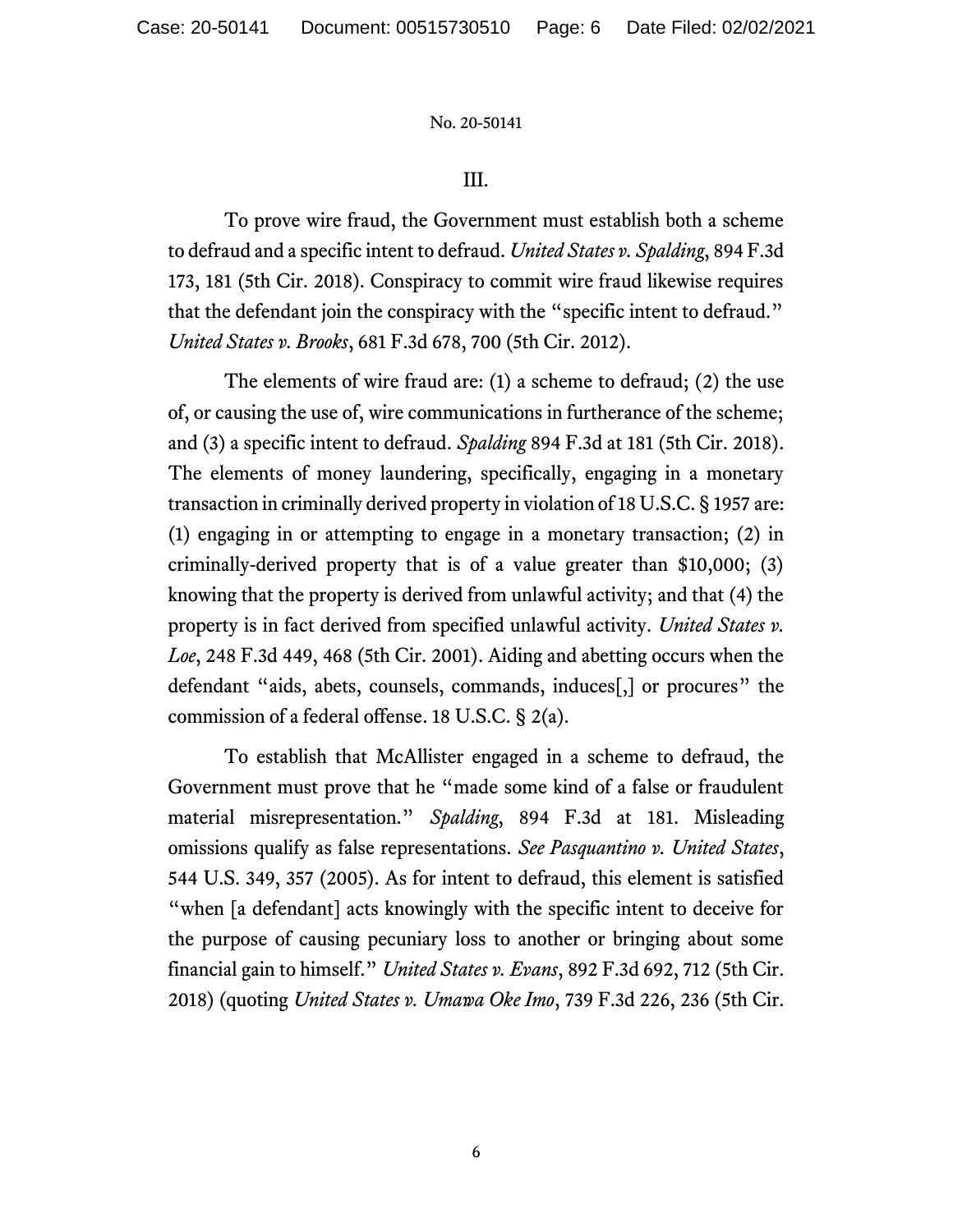2014)). A jury can infer intent from the facts and circumstances. *United States v. Rivera*, 295 F.3d 461, 466-67 (5th Cir. 2002).

Viewing the evidence and drawing all reasonable inferences in the light most favorable to the verdict, we conclude that the evidence was sufficient to support McAllister's convictions for aiding and abetting wire fraud and unlawfully engaging in a monetary transaction.

First, a reasonable jury could conclude that McAllister engaged in a scheme to defraud. Multiple witnesses testified that McAllister was the sole decision maker at BDI and was using BDI funds for personal use, including purchasing a home. Mayfield testified that McAllister was aware that BDI software was ill-equipped to handle business demands and BDI wasn't keeping proper records or filing tax returns for ten years. She also testified that after consulting with a criminal defense lawyer and recommending to McAllister and others the need to notify customers, she was threatened with legal action. Russell testified that McAllister was aware of financial trouble, but refused to share financial information about BDI. And Agent Fernald testified that BDI had misappropriated customer funds.

McAllister argues that he was only trying to accomplish his intent to create an "eBay for coins," but lacked financial and accounting skills, so he hired experts and relied upon them to his detriment. Even assuming his explanation somehow refutes the Government's evidence and testimony presented at trial, a jury was entitled to reject that explanation. *See Spalding*, 894 F.3d at 181.

Second, a jury could reasonably infer McAllister's intent to defraud from the facts and circumstances. *See Rivera*, 295 F.3d at 469. McAllister was the sole authority at BDI until he relinquished control after the company declared bankruptcy. Viewing the evidence most favorably to the verdict, McAllister was aware of serious financial issues at BDI, didn't file tax returns